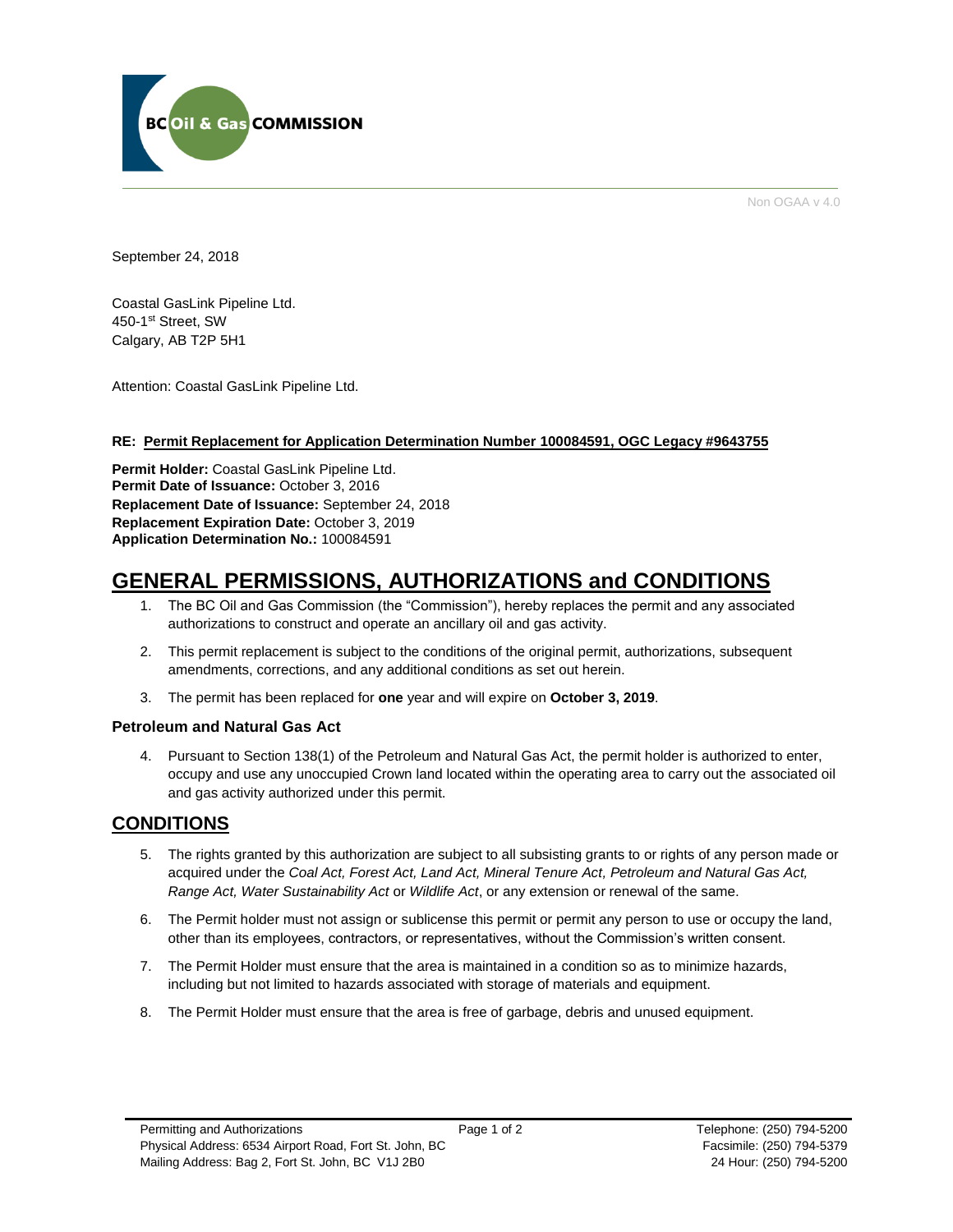$\overbrace{\phantom{aaaaa}}^{c}$ 

Jacqueline Bourke Authorized Signatory Commission Delegated Decision Maker

pc: Land Agent – Roy Northern Land Service Ltd. OGC, Compliance and enforcement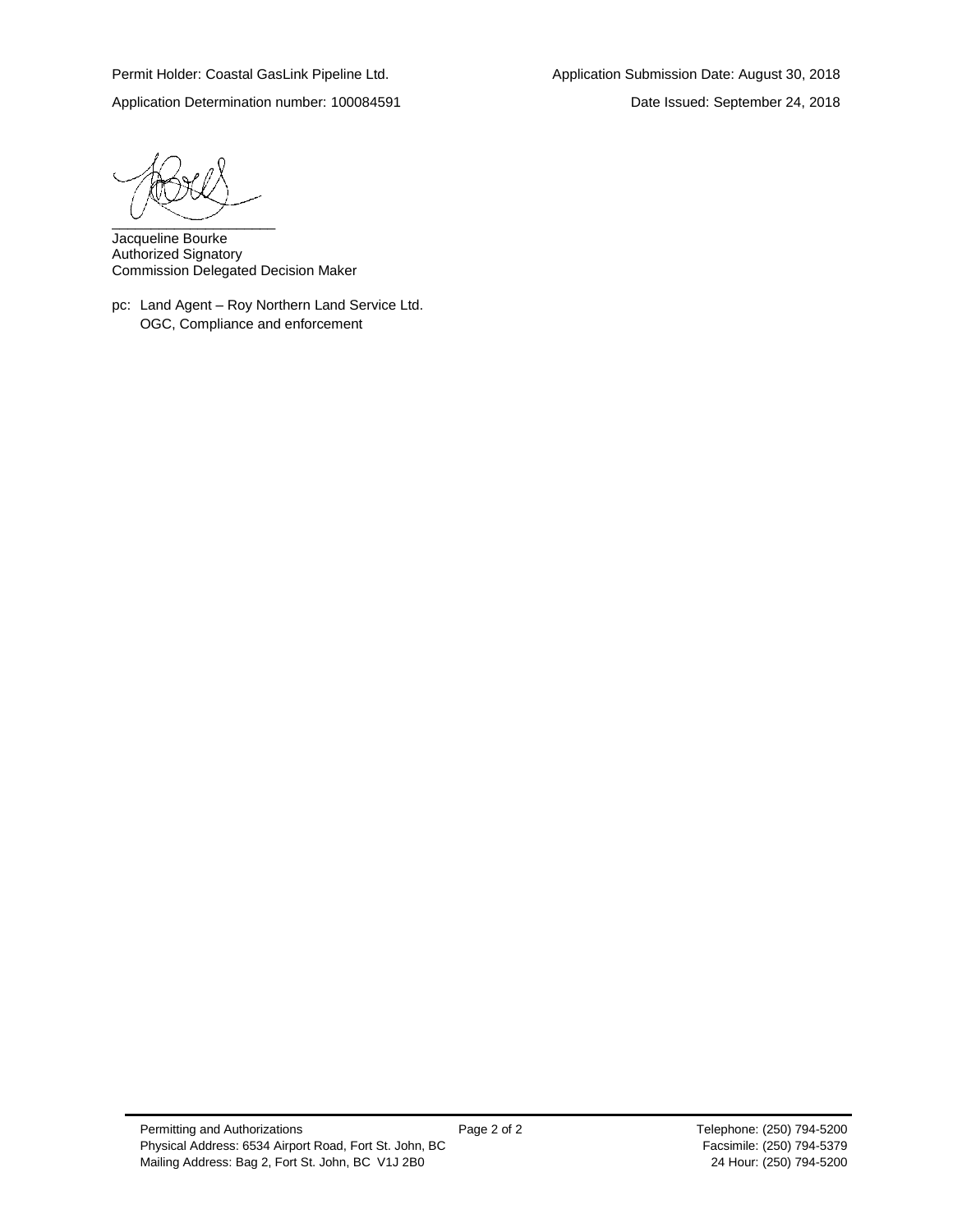

October 4, 2016

Coastal GasLink Pipeline Ltd. 450 – 1<sup>st</sup> Street SW Calgary, Alberta T2P 5H1

Attention: Katherine Sheriff

**RE: Storage Site within Unit 20, Block G, Group 93-P-5**

**Date of Issuance: October 3, 2016 Date Commission No.: 9643755**

## **PERMISSIONS**

#### *Petroleum and Natural Gas Act*

- 1. Pursuant to section 138(1) of the *Petroleum and Natural Gas Act,* the permit holder is permitted to enter, occupy, and use any unoccupied Crown land located within the areas described in the attached construction plan, Document No: CGE4703-MSI-G-MP-377, revision 0, dated November 17, 2015 (the "construction plan"), by Midwest Surveys Land Surveying Ltd. as submitted to the Commission in the permit application dated December 17, 2015 to construct and operate a related activity for the purposes of carrying out oil and gas activities as defined in the *Oil and Gas Activities Act* (hereinafter referenced together as the "operating area"), subject to the conditions set out below.
	- (1) The permission to occupy and use Crown land expires two years from the date of issuance, unless the Commission has received notice of construction start, or this permit is otherwise extended, suspended, cancelled, surrendered or declared spent.
	- (2) The permission to occupy and use Crown land does not entitle the permit holder to exclusive possession of the operating area.
	- (3) The total disturbance within the operating area must not exceed total project area 2.00 ha.

## **AUTHORIZATIONS**

#### *Forest Act*

- 2. Pursuant to section 47.4 of the *Forest Act,* the permit holder is authorized to remove Crown timber from the operating area under Cutting Permit No. 21 under Master Licence to Cut number M02340.
- 3. This Cutting Permit is deemed spent upon the submission of the post-construction plan or upon either the cancellation or the expiry of the activities authorized by this permit.

## **CONDITIONS**

#### **Notification:**

- 4. A notice of construction start must be submitted to the Commission a minimum of 48 hours prior to the commencement of activities under this permit. Notification must be sent via [OGC.ExternalNotifications@bcogc.ca.](mailto:OGC.ExternalNotifications@bcogc.ca)
- 5. Within 60 days of the completion of construction activities under this permit, the permit holder must submit to the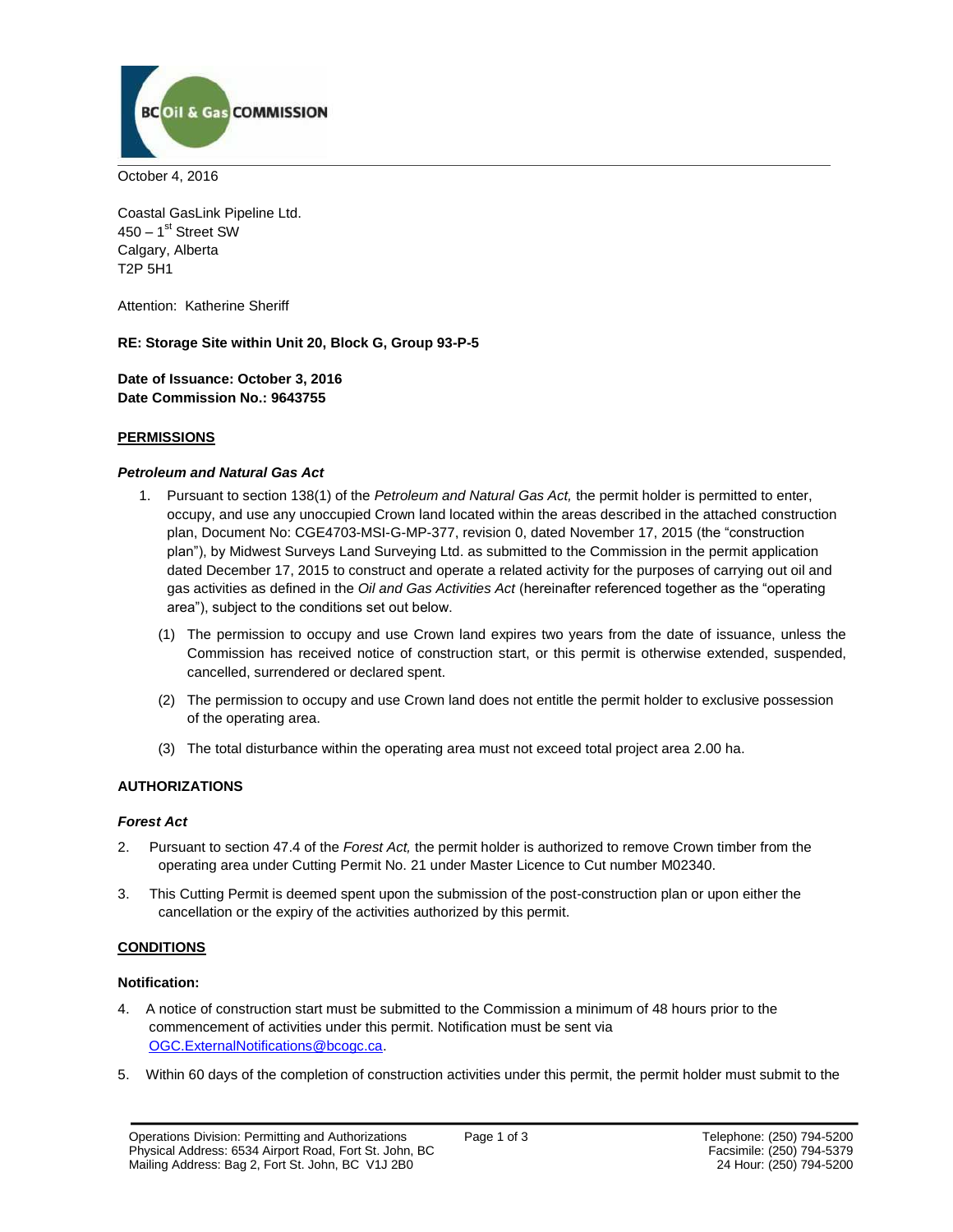Commission a post-construction plan as a shapefile and PDF plan accurately identifying the location of the total area actually disturbed under this permit. The shapefile and plan must be submitted via eSubmission.

6. The permit holder must notify the Saulteau First Nations Lands Department office five (5) working days prior to commencement. Notification will be sent to Fernie Garbitt at fgarbitt@saulteau.com.

#### **General:**

- 7. The rights granted by this permit in relation to unoccupied Crown land are subject to all subsisting grants to or rights of any person made or acquired under the *Coal Act, Forest Act, Land Act, Mineral Tenure Act, Petroleum and Natural Gas Act, Range Act, Water Sustainability Act* or *Wildlife Act,* or any extension or renewal of the same.
- 8. The permit holder must not assign, sublicense or transfer this permit or permit any person to use or occupy Crown land, other than its employees, contractors, or representatives, without the Commission's written consent.
- 9. The permit holder must ensure that any Crown land within the operating area is maintained in a condition so as to minimize hazards, including but not limited to hazards associated with storage of materials and equipment.
- 10. The permit holder must ensure that any Crown land within the operating area is free of garbage, debris and unused equipment.

#### **Environmental:**

- 11. Following completion of the construction activities authorized under this authorization the permit holder must, as soon as practicable,
	- (1) decompact any soils compacted by the activity;
	- (2) if natural surface drainage pattern was altered by the carrying out of the activity, the permit holder must restore, to the extent practicable, to the drainage pattern and its condition before the alteration; and
	- (3) ensure re-vegetation of any exposed soil on the operating area including, where necessary, using seed or vegetative propagules of an ecologically suitable species that
		- (a) promote the restoration of the wildlife habitat that existed on the operating area before the oil and gas activity was begun, and
		- (b) stabilize the soil if it is highly susceptible to erosion.
- 12. Following completion of the activities permitted under this permit, any surface soils removed from the operating area must be redistributed so that the soil structure is restored, to the extent practicable, to its condition before the activity was begun.

#### **Clearing:**

- 13. All harvested Crown timber must be marked with Timber Mark Number MTB 719.
- 14. Cutting Permit No. 21 does not grant the permit holder the exclusive right to harvest Crown timber from the operating area. Authority to harvest some or all of the timber may be granted to other persons. The permit holder's right to harvest timber applies to any timber found on the operating area at the time they undertake harvesting activities.
- 15. Stumpage for Cutting Permit No. 21 will be calculated in accordance with the Interior Appraisal Manual as amended from time to time.
- 16. The Interior merchantability specifications and monetary waste billing requirements in the Provincial Logging Residue and Waste Measurement Procedures Manual that are in effect upon issuance of this authorization apply to any waste assessments required under Master License to Cut M02340.
- 17. The holder of Cutting Permit No. 21 must pay to the government, stumpage and any waste billing